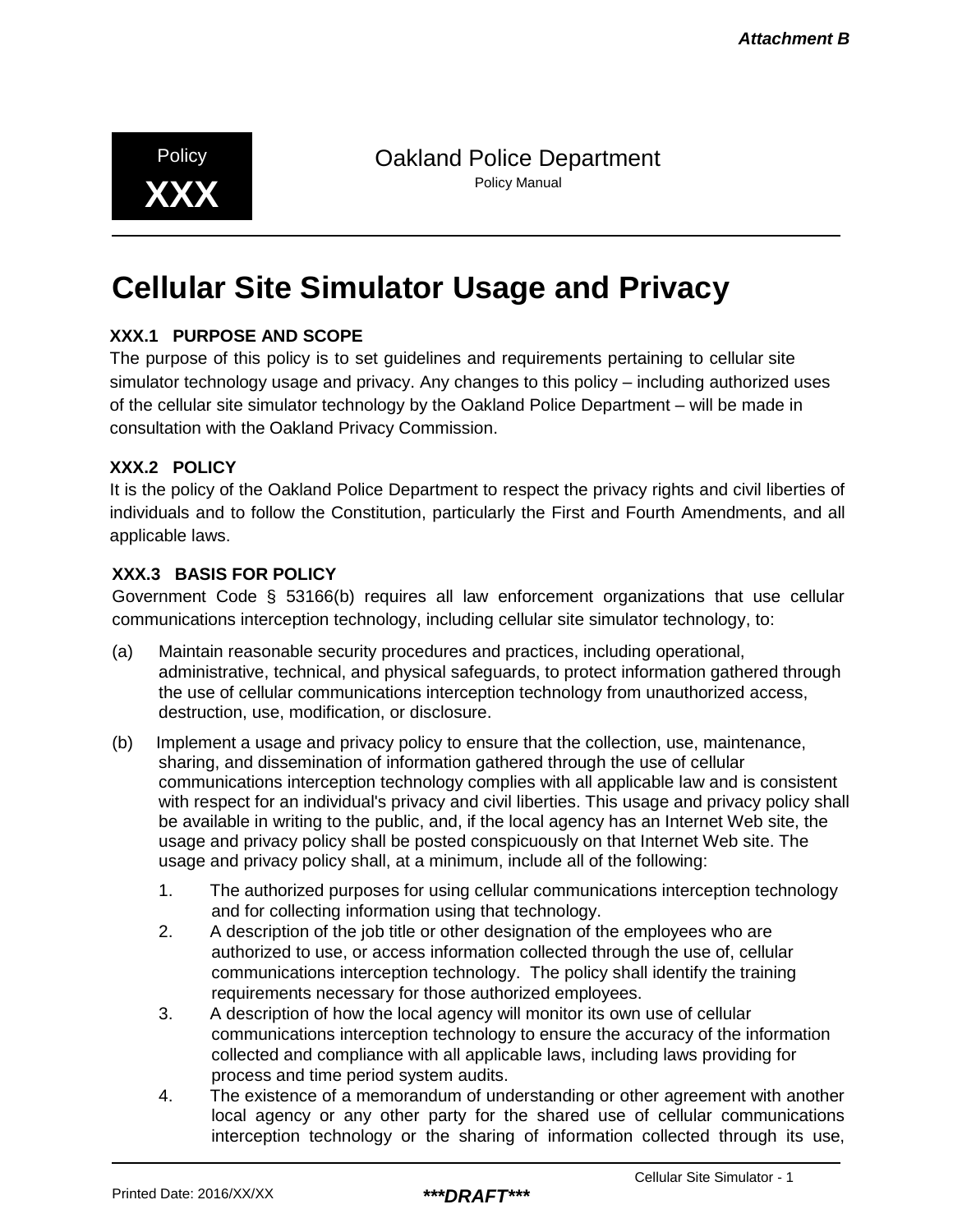including the identity of signatory parties.

- 5. The purpose of, process for, and restrictions on, the sharing of information gathered through the use of cellular communications interception technology with other local agencies and persons.
- 6. The length of time information gathered through the use of cellular communications interception technology will be retained, and the process the local agency will utilize to determine if and when to destroy retained information.

Members shall use only department-approved devices and usage shall be in compliance with department security procedures, the department's usage and privacy procedures and all applicable laws.

# **XXX.4 HOW THE TECHNOLOGY WORKS**

Cellular site simulator technology relies on use of cellular site simulators. Cellular site simulators, as governed by this policy, function by transmitting as a cell tower. In response to the signals emitted by the simulator, cellular devices in the proximity of the simulator identify it as the most attractive cell tower in the area and thus transmit signals to the simulator that identify the device in the same way that they would a networked tower.

A cellular site simulator receives signals and uses an industry standard unique identifying number assigned by a device manufacturer or cellular network provider to distinguish between incoming signals until the targeted device is located. Once the cellular site simulator identifies the specific cellular device for which it is looking, it will obtain the signaling information relating only to that particular phone, rejecting all others. Although the cellular site simulator initially receives signals from multiple devices in the vicinity of the simulator while attempting to locate the target device, it does not display the unique identifying numbers of those other devices for the operator except when deployed in registration mode. Registration mode is used only for mass casualty incidents. If the cellular site simulator is modified or capable of displaying unique identifiers other than in registration mode, Oakland Police personnel are prohibited from making use of such information. To the extent that any unique identifier for the non-targeted device might exist in the simulator itself, it will be purged at the conclusion of operations in accordance with this policy.

When used in a mass casualty event, the cellular site simulator will obtain signaling information from all devices in the simulator's target vicinity for the limited purpose of locating persons in need of assistance or to further recovery efforts. Any information received from the cellular devices during this time will only be used for these limited purposes and all such information received will be purged at the conclusion of the effort in accordance with this policy. A mass casualty incident is a natural disaster such as an earthquake or fire; a terrorist attack; or any other event resulting in imminent loss of life or injury. Cellular site simulator technology will not be used at crowd management events unless such a mass casualty event occurs during a crowd management event.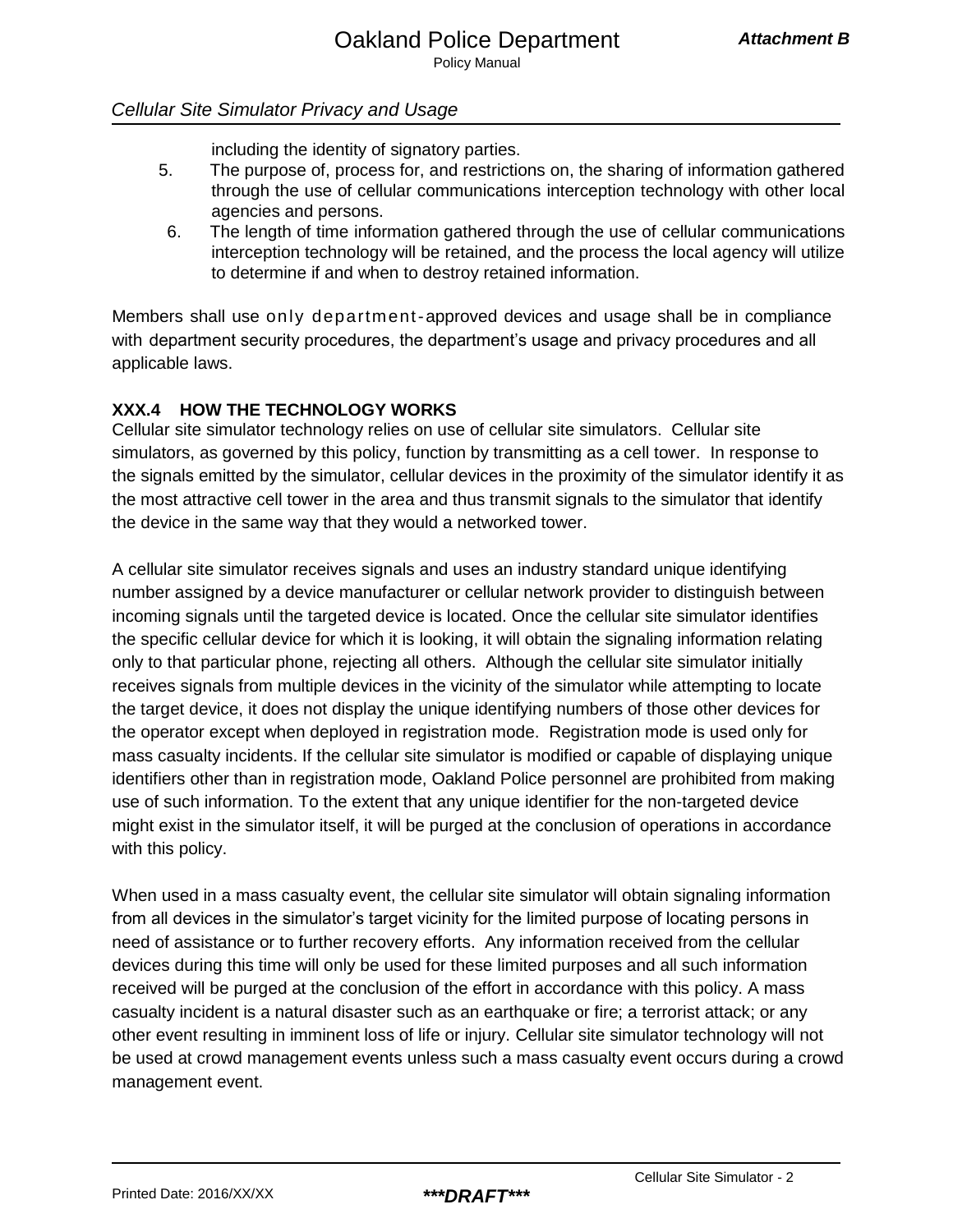# XXX.4.1 INFORMATION OBTAINED

By transmitting as a cell tower, cellular site simulators acquire identifying information from cellular devices. As employed by the Oakland Police Department, this information is limited. Cellular site simulators employed by the Oakland Police Department will be limited to providing only:

- (a) Azimuth (an angular measurement in a spherical coordinate system)
- (b) Signal strength
- (c) Device identifier for the target device when locating a single individual or all device identifiers for a mass casualty incident.

Cellular site simulators do not function as GPS locators, as they will not obtain or download any location information from the device or its applications. Cellular site simulators used by the Oakland Police Department shall not be used to collect the contents of any communication, in accordance with 18 U.S.C. § 3121(c).

The cellular site simulator employed by the Oakland Police Department shall not capture emails, texts, contact lists, images or any other data contained on the phone. In addition, the cellular site simulators shall not be used by the Oakland Police Department to collect subscriber account information (for example, an account holder's name, address, or telephone number).

# **XXX.5 AUTHORIZED PURPOSES**

The authorized purposes for using cellular communications interception technology and for collecting information using that technology to:

- (a) Locate missing persons
- (b) Locate at-risk individuals
- (c) Locate victims of mass casualty incidents
- (d) Assist in investigations involving danger to the life or physical safety of an individual
- (e) Apprehend fugitives

# XXX.5.1 LEGAL AUTHORITY

Cellular site simulator technology will be used by the Oakland Police Department only with a search warrant or for an identified exigency, with a concurrent application for a search warrant. A search warrant application will be made no later than 48 hours after use in an identified exigency. When using cellular site simulator technology to assist in an investigation, Oakland Police personnel will attempt to locate only cellular devices whose unique identifiers are already known to law enforcement unless used for a mass casualty event.

When making any application to a court, members of the Oakland Police Department shall disclose appropriately and accurately the underlying purpose and activities for which an order or authorization is sought. Oakland Police Department personnel must consult with prosecutors when using a cell-site simulator and applications for the use of a cell- site simulator must include sufficient information to ensure that the courts are aware that the technology is being used.

(a) Regardless of the legal authority relied upon, at the time of making an application for use of a cell-site simulator, the application or supporting affidavit should describe in general terms the technique to be employed. The application or supporting affidavit should indicate that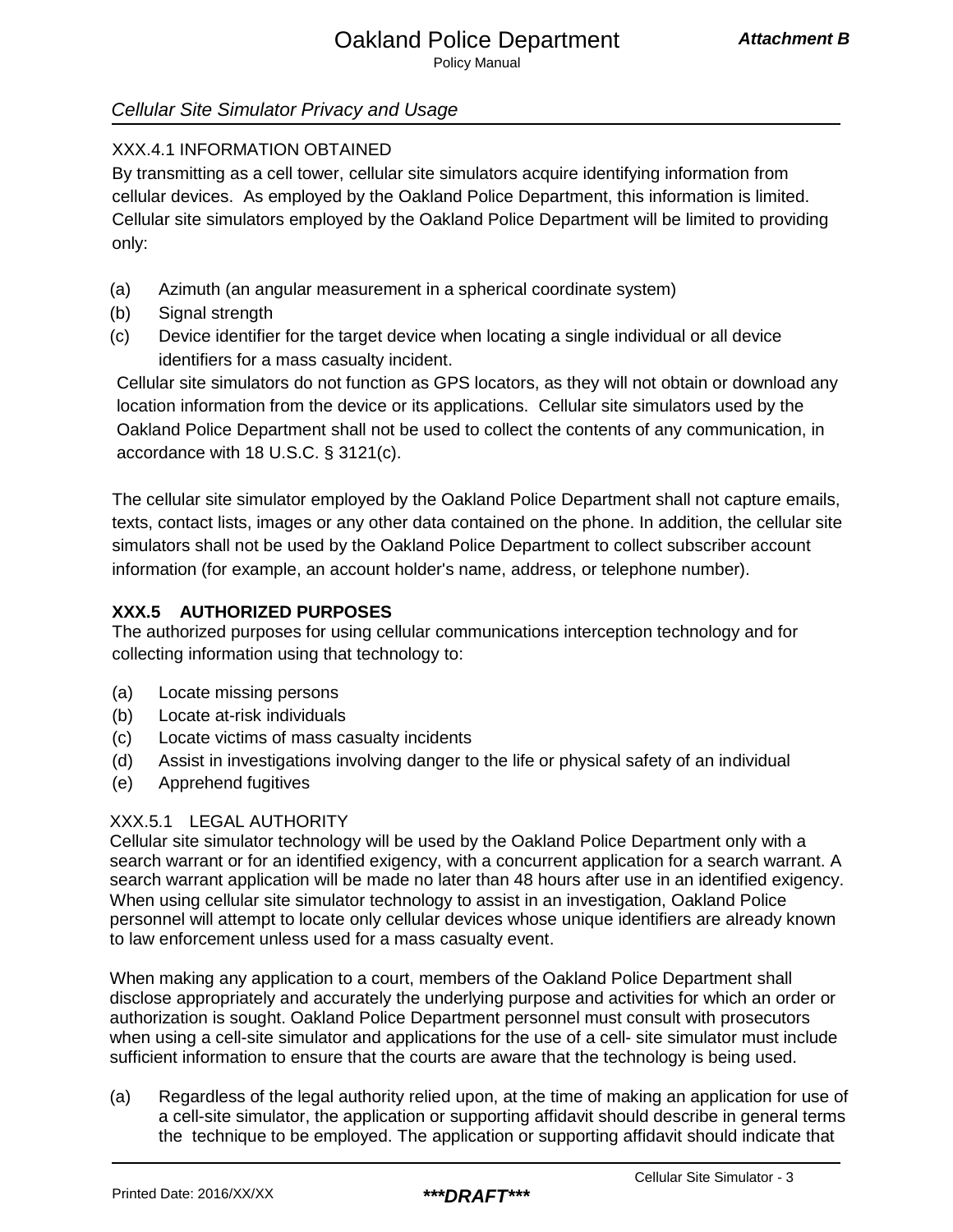investigators plan to send signals to the cellular phone that will cause it, and non-target phones on the same provider network in close physical proximity, to emit unique identifiers. The application or supporting affidavit shall indicate that these unique identifiers will be obtained by the technology, and investigators will use the information collected to determine the physical location of the target cellular device.

- (b) An application or supporting affidavit shall inform the court that the target cellular device (e.g., cell phone) and other cellular devices in the area might experience a temporary disruption of service from the service provider. The application or supporting affidavit may also note, if accurate, that any potential service disruption to non-target devices would be temporary and all operations will be conducted to ensure the minimal amount of interference to non-target devices.
- (c) An application for the use of a cellular site simulator shall inform the court about how law enforcement intends to address deletion of data not associated with the target phone. The application shall state that law enforcement will make not use of any non-target data, except to identify and distinguish the target device from other devices.

If cellular site technology is used based on an exigency, then the above requirements will be met by applying for a search warrant concurrently with use of the device whenever possible and no later than 48 hours after use. An exigency is defined as an imminent threat of death or bodily injury.

### **XXX.6 JOB TITLES, DESIGNATIONS, AND TRAINING REQUIREMENTS**

Personnel authorized to use or access information collected through the use of cellular communications interception technology shall be specifically trained in such technology and authorized by the Chief of Police or designee. Such personnel shall be limited to designated sergeants and officers unless otherwise authorized.

Training requirements for the above employees include completion of training by the manufacturer of the cellular communications interception technology or appropriate subject matter experts as designated by the Oakland Police Department. Such training shall include Federal and state law; applicable policy and memoranda of understanding; and functionality of equipment. Training updates are required annually.

### **XXX.7 AGENCY MONITORING AND CONTROLS**

The Oakland Police Department will monitor its use of cellular site simulator technology to ensure the accuracy of the information collected and compliance with all applicable laws, including laws providing for process and time period system audits. The Chief of Police shall designate a Cellular Site Simulator Program Supervisor who shall ensure such audits are conducted in accordance with law and policy.

### XXX.7.1 DEPLOYMENT LOG

Prior to deployment of the technology, use of a cellular site simulator by the Oakland Police Department must be approved by the Chief of Police or the Assistant Chief of Police. Any emergency use of a cellular site simulator must be approved by a Lieutenant of Police or above. Each use of the cellular site simulator device requires completion of a log by the user. The log shall include the following information at a minimum:

(a) The name and other applicable information of each user.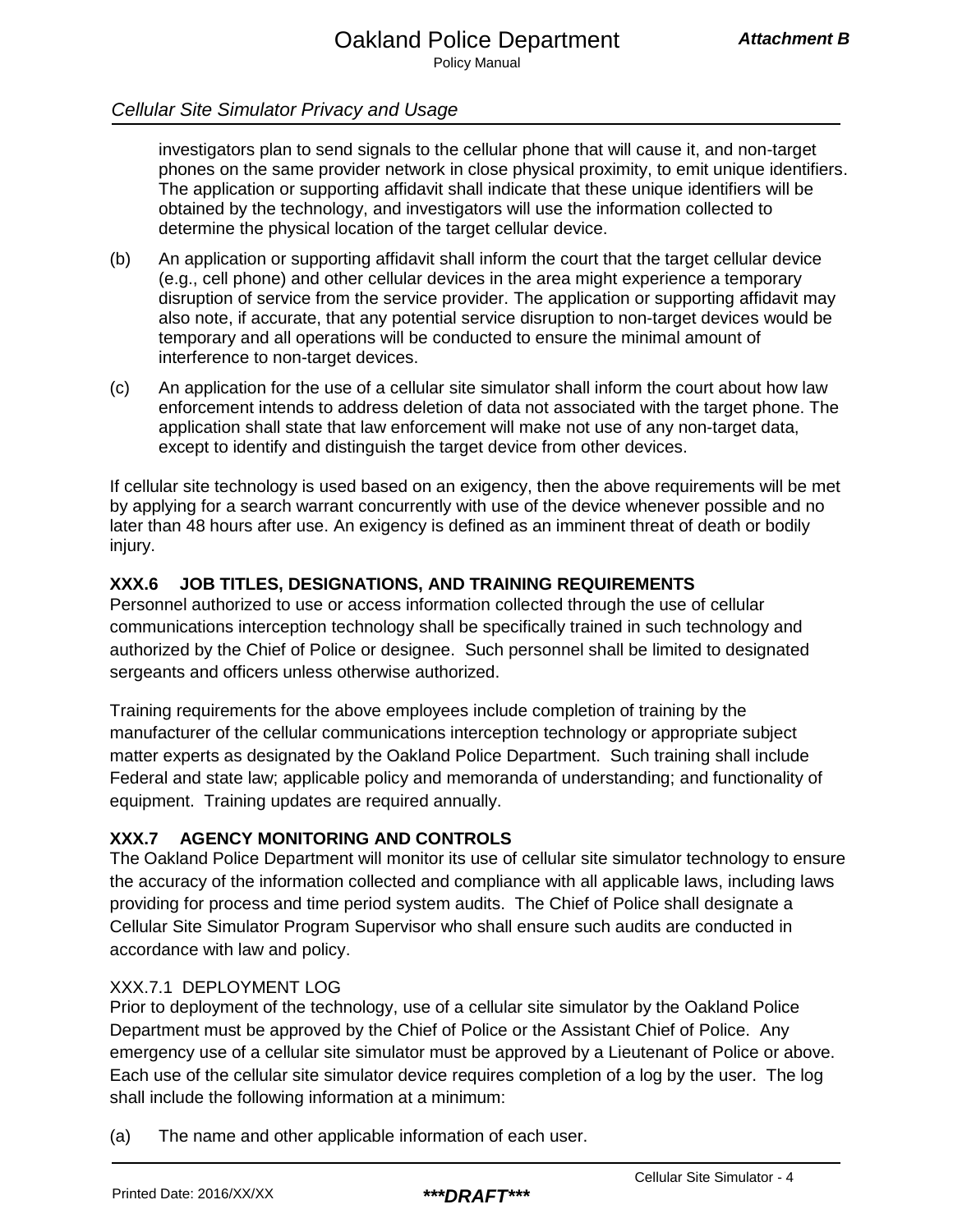- (b) The reason for each use.
- (c) The results of each use including the accuracy of the information obtained.

# XXX.7.2 ANNUAL REPORT

The Cellular Site Simulator Program Coordinator shall provide the Chief of Police, the Privacy Advisory Commission, and Public Safety Committee with an annual report that contains all of the above information. The report shall also contain the following for the previous 12-month period:

- (a) The number of times cellular site simulator technology was requested.
- (b) The number of times cellular site simulator technology was used.
- (c) The number of times that agencies other than the Oakland Police Department received information from use of the equipment by the Oakland Police Department.
- (d) The number of times the Oakland Police Department received information from use of this equipment by other agencies.
- (e) Information concerning any violation of this policy including any alleged violations of policy.
- (f) Total costs for maintenance, licensing and training, if any.
- (g) The results of any internal audits and if any corrective action was taken, subject to laws governing confidentiality of employment actions and personnel rules.
- (h) How many times the equipment was deployed::
	- 1. To make an arrest or attempt to make an arrest.
	- 2. To locate an at-risk person.
	- 3. To aid in search and rescue efforts.
	- 4. For any other reason.
- (i) If cellular site simulator technology was used in relation to a crime, the type of crime.
- (j) The effectiveness of the technology in assisting in investigations based on data collected.
- (k) Final location of use in specific deployments as long as such information does not compromise an investigation.

The above information and reporting procedures will assist in evaluating the efficacy of this policy and equipment.

### **XXX.8 MEMORANDUM OF UNDERSTANDING**

The Oakland Police Department has a memorandum of understanding with the Alameda County District Attorney's Office for the shared use of cellular site simulator technology and the sharing of information collected through its use. The signatory parties are the County of Alameda and the City of Oakland.

### **XXX.9 SHARING OF INFORMATION**

The Oakland Police Department will share information gathered through the use of cellular site simulator technology with other law enforcement agencies that have a right to know and a need to know the information requested. A right to know is the legal authority to receive information pursuant to a court order, statutory law, or case law. A need to know is a compelling reason to request information such as direct involvement in an investigation.

Printed Date: 2016/XX/XX *\*\*\*DRAFT\*\*\**